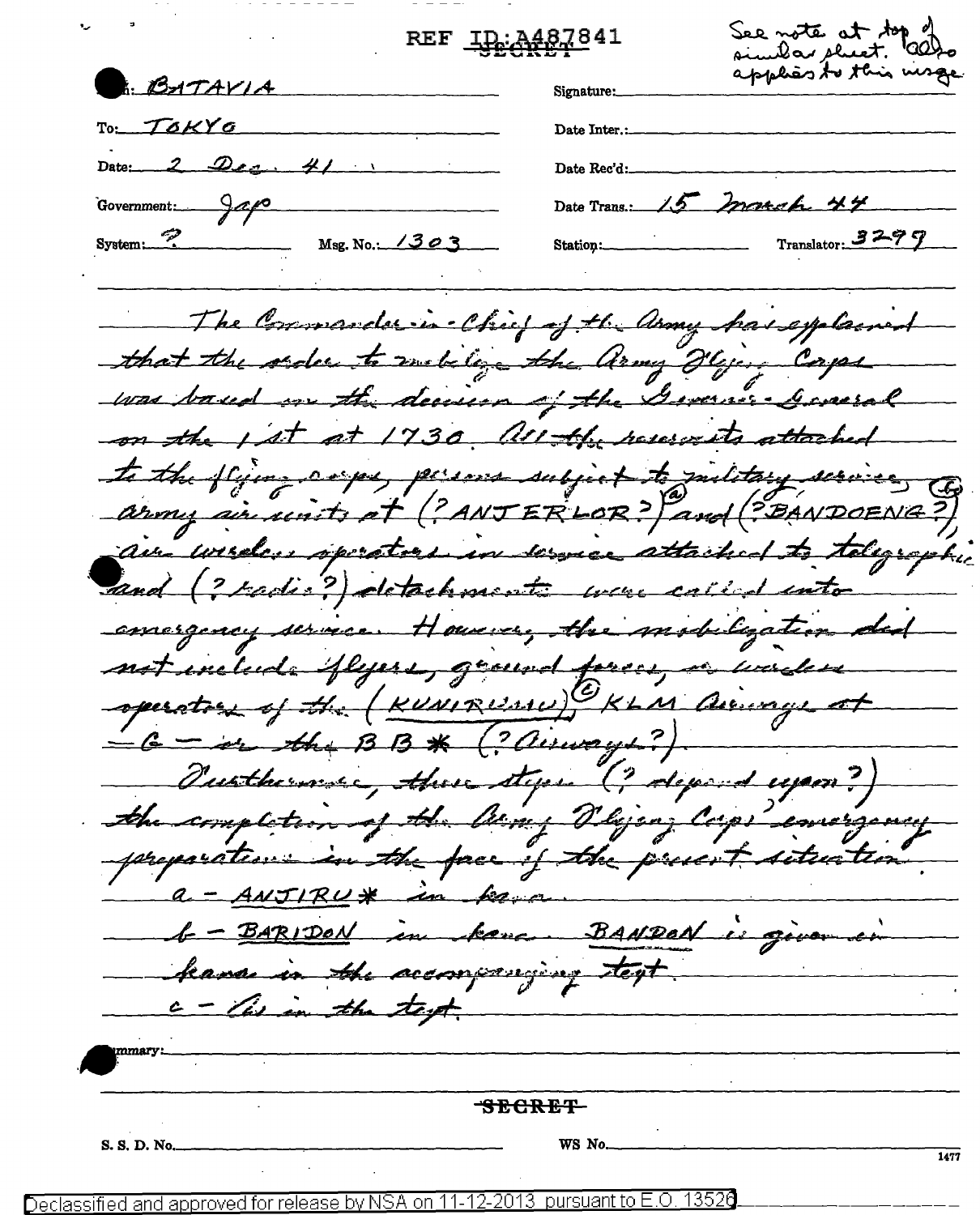## **REF 95000567841**

#1303 **BATAVIA TO TOKYO** DEC. 2

RIKUGUN TYŐ KAN MA 1ST GOGO... JI 5,3  $\beta$  FUN SO TO KU KE TU TEI NIMO TOZU (KI) KI, RAN IN RIKUGUN KÕ KU long sound TAI, NITAI(SI) DO IN REI ONKU DA SI DO TAI SYO ZO KU ZEN YO BI HEI @ GI MU HEI E KI SYA NARABINI ZAI [AN ZI RU (?) ( [BARI DON]) RIKUGUN KŌ KU] TAI DEN SIN ( $\begin{bmatrix} RA & 3 \\ 2 & 2 \end{bmatrix}$   $\begin{bmatrix} 0 & 0 \\ 0 & 1 \end{bmatrix}$ ) SI TAI SYO ZO KU GI MU KÕ KU U DEN SIN HEI  $\odot$  SEI BI HEI NO KIN KYU SYO SYU O O KO NAI TA RI  $\mathcal H$ TADASI MIGI SYO SYU NI WA KU NI RU MU] O K L M SYA ZAI, MU (?) NARABINI B B (?) SYA HI KO SI (?) (?) BI IN, OYOBI DENSIN IN O FUKUMI KABU ZU  $\pi$  NA (?) HON KEN SO TI, WA GEN KA NO ZYO SEI NIKAN-GAMI RIKUGUN KO KU U TAI NO KIN KYU ZYU N BI KAN RYO NO YO SYO ZI TA U (?) GAN RU MU NE SE TU MEI SERARE ORE RI SEF m gold

## **ISHIZAWA**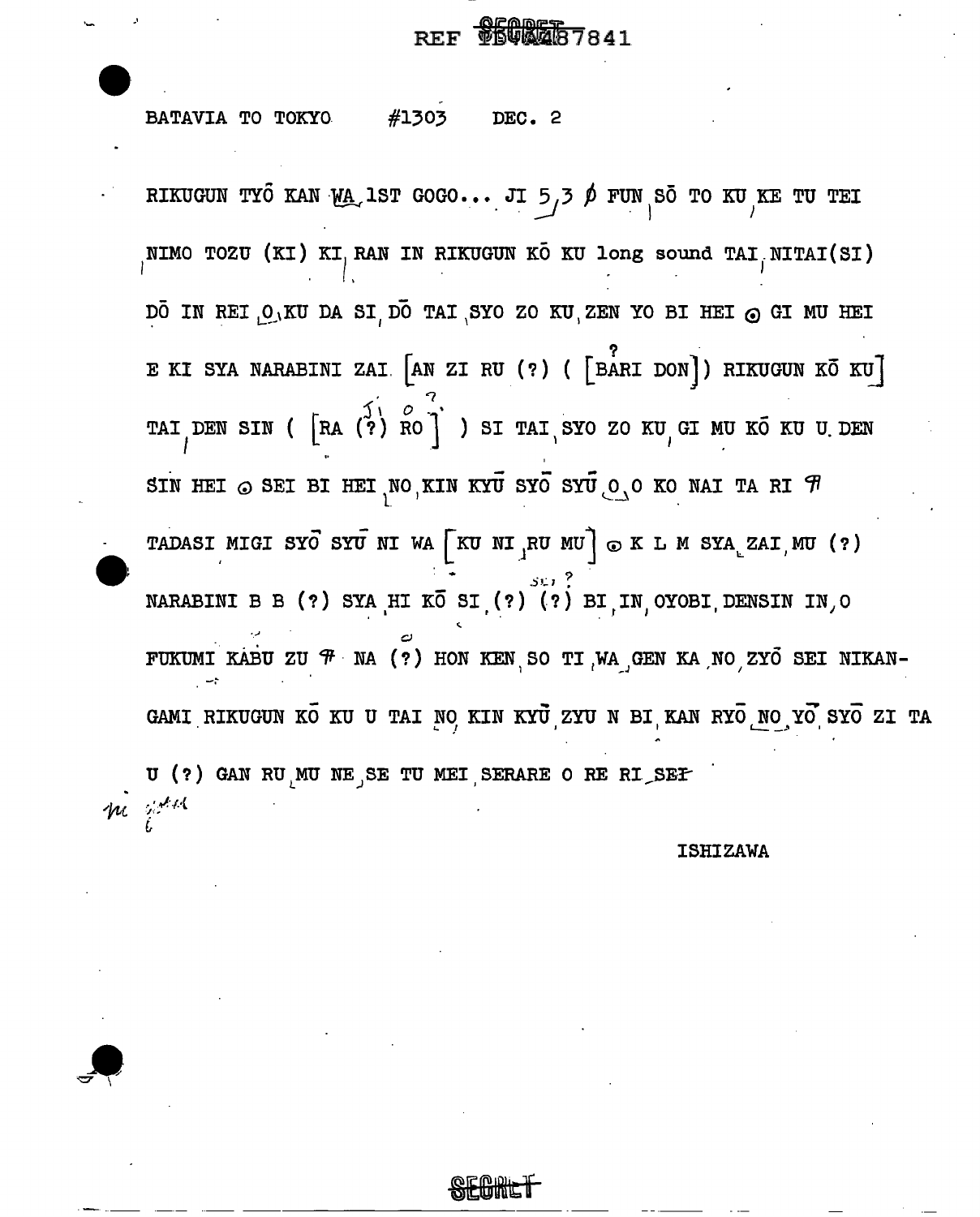| والتناجين | REF ID: A487841 $\bigcirc$                                                                                                                                                                                                                         |
|-----------|----------------------------------------------------------------------------------------------------------------------------------------------------------------------------------------------------------------------------------------------------|
|           | المقتصر<br>المقتصر<br>BATAVIA TO TOKYO<br>素 1303<br>DEC. 2                                                                                                                                                                                         |
|           | $S1$ OV, IV<br>CE US JULEY SI IP<br>AS.<br>丫目<br>VA UH DY IF<br>$K$ M WA $I$ 24<br>RIKUGUN TYO<br>$G-0.6-0.1$<br>$5^{\circ}$<br>$-3$<br>$&$ $F$ $M$ $55$<br>アク                                                                                     |
|           | CU AC FU 1X XY OR CI KE BO SI OV CY CU UM<br>AX.<br>$KU$ $KE$ $7U$<br>TET<br>$\frac{N_1M_0}{T_0M_0(N)}$ KI RAN IN RIFUGUN Kō KU Long TAI                                                                                                           |
|           | IXY JAINY<br>BO.<br>ZE<br>- 18<br>CUNA DINYAX ZU<br><b>IM CU</b><br>– EM<br>$i$ NITAt $\langle z_l \rangle$ , $\Sigma \overline{0}$<br>$\cup$ 0 $\mid$<br>REI<br>KU<br>$\sqrt{N}$<br>DA SI DO TAI SYO 20 KU ZEN                                    |
|           | SO P1, WY<br>UK.<br>$\lfloor \cdot \rfloor$<br>剪字<br>ਾਰਮ<br>AB CI VU <u>(WO MI</u> , XO IN BE<br>$\circ$<br>$y_0$ $B1$ $HE1$<br>$G^{\prime}$<br>MUMEL E KI SYA NAKABINI ZAI [ AN                                                                   |
|           | MI.<br>KU.<br>- N<br>ΝI<br>1N.<br>$\Box$ On $\Box$<br>UN.<br>NU SI OW CY CU<br>- UN<br>- AX<br>RЦ<br>$Z$ /<br>$\sqrt{2}$<br>$\mathbb{J}^-$<br>$\int$ RIKUGUN KO<br>DON<br>$\beta$ an<br>大星<br>$\mathcal{I}$ .<br>7A1                               |
|           | . EN<br>DO <sub>1</sub><br>N I<br>- IN<br>– KA<br>$-1K$<br>UN<br>NU DI<br>AX.<br>ZU<br>$\pm 3.1$<br>CU.<br>L1<br>DEN.<br>SIN<br>'I RA<br>$\left  \frac{2}{\sqrt{2}} \right $<br>RO.<br>$\mathcal{I}$<br>) $51$ TAI $5y0$ 20 KU GI                  |
|           | JU<br>CX<br>CU<br>UM EN<br>DO.<br>WY<br>UK<br>AW PI WY<br>IG<br>CO<br>ZA AT<br>$MUL + E$<br>ĸп<br>U DEN SIN HEI<br>SEI BI HEI<br>- ⊙ -<br>NO KIN KYUSYO                                                                                            |
|           | YU<br>1B.<br>1B<br>10<br>$-1Y$<br>FA<br>- KI -<br>UF WO SA OZ AT YU GI US<br>$S\gamma\bar{\omega}$<br>$\circ$<br>$\circ$<br>六〇<br>NAITA RI 9 TADASI MIGI SYO SYUNI WA                                                                              |
|           | TV.<br>CU<br>G I<br>KU<br>JU UN<br>UK SI<br>AL TU AL VE AL<br>– VU –<br>-XO.<br>$\Gamma$<br>$\mathcal{N}$ $\cup$ $\mathcal{N}$ $\mathcal{N}$<br>$\mathcal{R}$ $\boldsymbol{\mu}$<br>$\circledcirc$<br>M U<br>$\overline{K}$<br>$SYA$ ZAI<br>$\sim$ |
|           | JU<br>BX -<br>WO.<br>51<br>M L<br>TU<br>_AF_<br>АM<br>VE<br>VU HI<br>CY.<br>$\frac{D1}{S}$ , $\frac{HK}{L}$<br>ML<br>$L \rightarrow N4.898 \text{ N}$<br>SYA HI<br>$\mathcal{B}$<br>55                                                             |
|           | ,SW,<br>BO.<br>-P I<br>$O\sqrt{2}$<br>WO.<br>$\mathsf{P}\mathsf{M}$<br>BO<br>$\overline{AB}$<br>WO SO YA MU UF<br>$GA$ , TB<br>B1<br>IN OYOBI DENSIN IN O FUKUMI KAKU ZU 9<br>$NA$ —                                                               |
|           | HO<br>EC.<br>ID FI<br>US. ELL CA IG UW AME <u>XY</u> OJ <u>SI O</u> V<br>CY.<br>HON KEN SO TI WA GEN KA NO 2YO SEI NIKAN- RIKUGUN KO                                                                                                               |
|           | GAMI<br>CU.<br>UM<br>AX.<br>IG CO ZA YO ES PI CE AY IG SY AT MI<br>KU<br>TAI NO KINHYUZYU N BI KAN RYONO VO SYOZI<br>$\Box$ .                                                                                                                      |
|           | FA.<br>BU<br>XB LE<br>KU JUAGAD FUZY <u>ISI WA</u> JIBAK KI<br>: GAN RU MU NE SE TU MEI SERGIE<br>Ш÷<br>T A<br>$RE$ RI<br>$\circ$                                                                                                                  |
|           | $\mathsf{A}\setminus I$<br>るにし                                                                                                                                                                                                                     |
|           | BLWSL<br><b>DJJDM</b><br>LDF ZD<br>HP IMO<br>DDDHP DWDMO<br><b>ISHIZAWA</b>                                                                                                                                                                        |
|           | Un avez Indies on clerk for                                                                                                                                                                                                                        |
|           |                                                                                                                                                                                                                                                    |
|           |                                                                                                                                                                                                                                                    |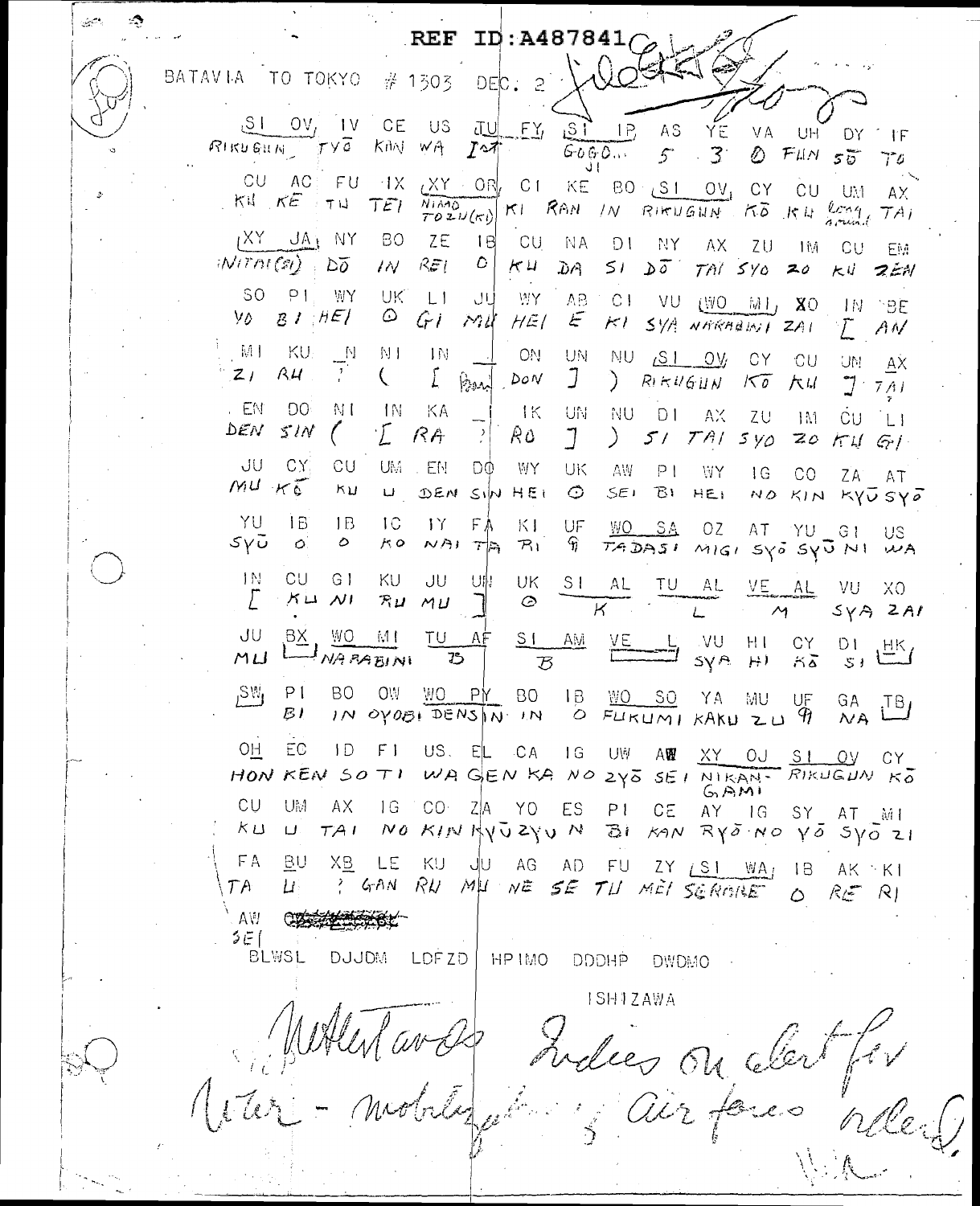REF ID: A487841  $+ 1303$ JAG DE PLG 15960 KCS RECORD S 102 SCDE (BATAVIACENTRUM 96 2 430S JG GAIMUDAIJIN ITOKT DAIQU ZDJQR LASIO VIVCE USTUF YSIIP ASYEV AUHDY IFCUA CFUIX XYORC IKEBOISTOVC YOUUM AXXYJ ANYBO ZEIBC UNADI NYAXZ UIMCU EMSOP IWYUK LIJUW YABCI VUWOM IXOINIBEMIK U-NNIIIN--0 NUNNU! SIOVC YCUUN AXEND ONIIN KA-11 KUNNUIDIAXZ UIMCUILIJUC YOUUM ENDOW YUKAW PIWYI GCOZA ATYUI BIBIC!IYFAK IUFWO! 102/2/46 GAI TOK SAOZA TYUGI USINC UGIKU JUUNU KSIAL TUALV EALVU XOJUB XWOMI TUAFS (AMVE)-LVUH (CYDI) HKSWP IEOOW WOPYB OIBWO SOYAM UUFGA TBOHE CIDFITUSELC AIGUW AWXYO JSIOV CYCUU MAXIGICOZAY OESPII CEAYI GSYAT MIFAB UXBLE KUJUA GADFU ZYSIW AIEAK KIA#O /BLWSL DJJDM LDFZD HPIMO DDDHP EDWDMO 013256 ISHIZAWA 1043GMT  $WS -$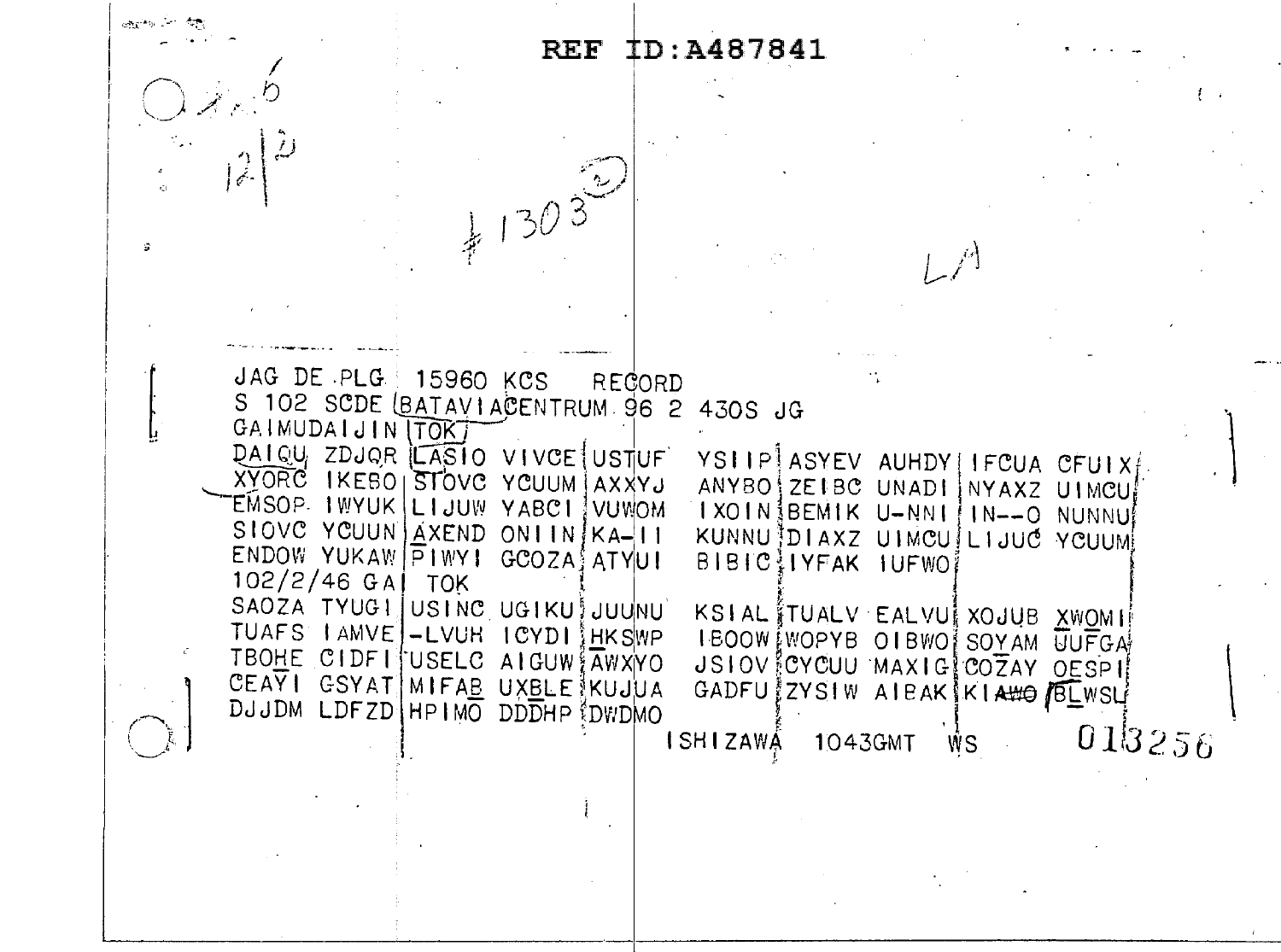this wase was not<br>processed completely<br>hutles as per photostat<br>in files as per photostat<br>and choods request. REF IR: 487841 BATAVIA Signature:  $ToKYO$   $(FO)$ Date Inter.  $Dec$   $#1$ Date Rec'd Government: 900 15 march 44 Date Trans.:  $Translator: 3299$  $Msg. No. 7$  $\frac{1}{2}$ System: Station: along with presence from the West, the newspapers have are strongly urging a unified front now pointing out that was cannot be assided. All of the hetterlands Indies are in a state of tension. The various manifestations of unrest (? are as follows?); 1. The postal service went on as usual for the fust few days; there was no disturbance in bank thansactions. 2, Business concerns carried on as usual. 3. Stock-exchange prices went up. 4 Ale business companies started to organize rught work as a sisued of consergation. 5. On the morning of the 2 nd, where the an force was mobilized, the stations were crowded all kinds of soldiers bound for (? BANDOEN 6?) 6. The English, Americans, (? and Dictch?), spirt of -6 -, (? carried on the stress as of those sustime services? Y VAN MOOK, of the Colonial Office, postponed mars his trip to London (8 day schedule) for 2 weeks <del>-SEGRET</del> WS No. S. S. D. No.  $1477$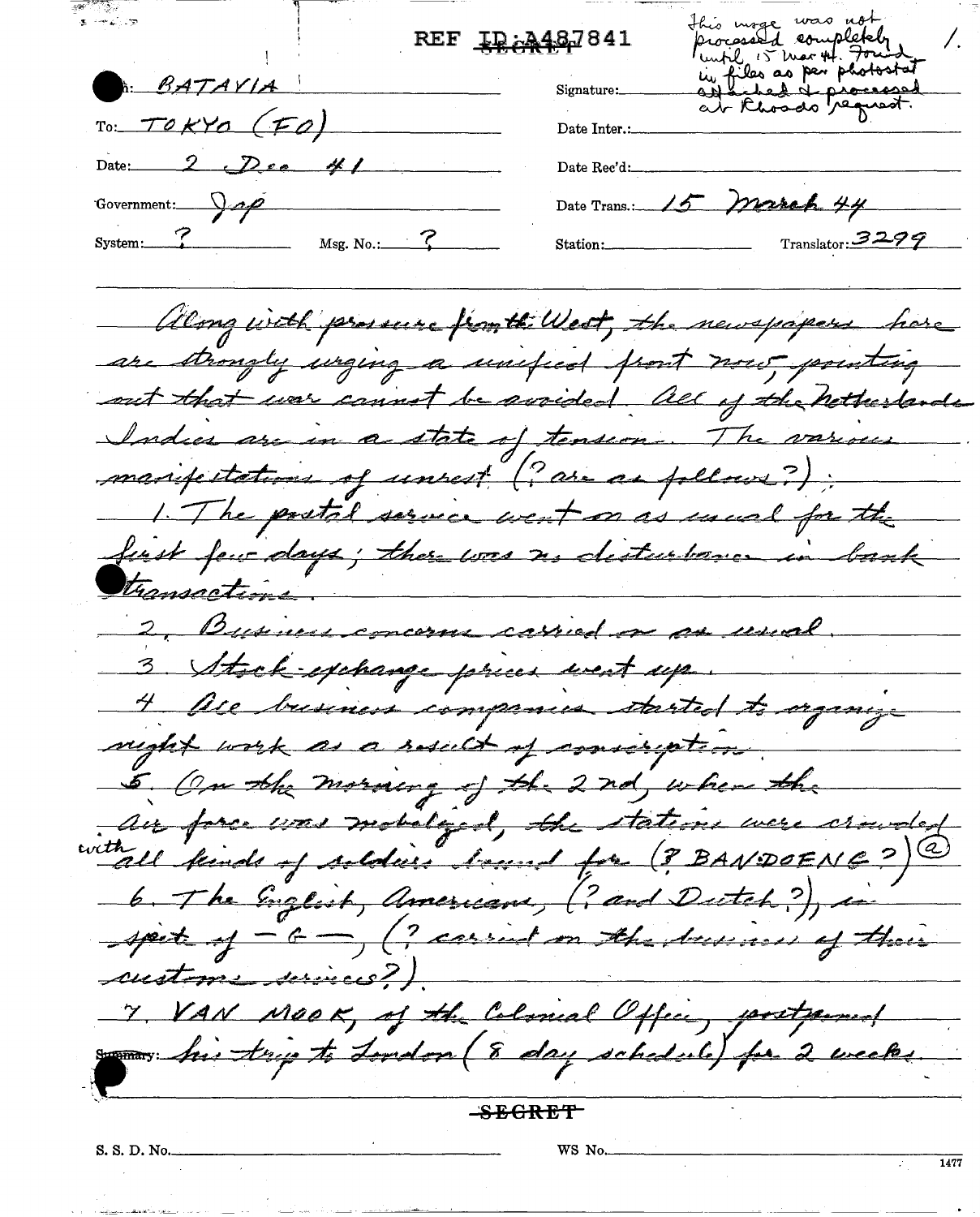## **REF ID:A487841**

However, KERSTENS of the ministry of Commerce a - BANDON in Kana. and a set of the set of  $\mathcal{O}(\mathcal{E})$  , where  $\mathcal{E}(\mathcal{E})$  is the set of the set of  $\mathcal{E}(\mathcal{E})$  $\mathcal{A}(\mathcal{A})$  and  $\mathcal{A}(\mathcal{A})$  $\Delta\phi$  , where  $\Delta\phi$  is the set of the set of the set of the set of the set of  $\phi$  $\label{eq:2.1} \frac{1}{\sqrt{2}}\left(\frac{1}{\sqrt{2}}\right)^{2} \left(\frac{1}{\sqrt{2}}\right)^{2} \left(\frac{1}{\sqrt{2}}\right)^{2} \left(\frac{1}{\sqrt{2}}\right)^{2} \left(\frac{1}{\sqrt{2}}\right)^{2} \left(\frac{1}{\sqrt{2}}\right)^{2} \left(\frac{1}{\sqrt{2}}\right)^{2} \left(\frac{1}{\sqrt{2}}\right)^{2} \left(\frac{1}{\sqrt{2}}\right)^{2} \left(\frac{1}{\sqrt{2}}\right)^{2} \left(\frac{1}{\sqrt{2}}\right)^{2} \left(\$  $\mathcal{L}_{\text{max}}$  and  $\mathcal{L}_{\text{max}}$  and  $\mathcal{L}_{\text{max}}$  are the set of the set of  $\mathcal{L}_{\text{max}}$  $\frac{1}{2} \left( \frac{1}{2} \left( \frac{1}{2} \right) \right) \left( \frac{1}{2} \left( \frac{1}{2} \right) \right) \left( \frac{1}{2} \left( \frac{1}{2} \right) \right) \left( \frac{1}{2} \left( \frac{1}{2} \right) \right) \left( \frac{1}{2} \left( \frac{1}{2} \right) \right) \left( \frac{1}{2} \left( \frac{1}{2} \right) \right) \left( \frac{1}{2} \left( \frac{1}{2} \right) \right) \left( \frac{1}{2} \left( \frac{1}{2} \right) \right) \left( \frac$  $\sigma_{\rm{eff}}$  , and the second polarization of the second second  $\sigma_{\rm{eff}}$ الموارد الموارد الموارد الموارد الموارد الموارد الموارد الموارد الموارد الموارد الموارد الموارد الموارد الموارد<br>وفي الموارد الموارد الموارد الموارد الموارد الموارد الموارد الموارد الموارد الموارد الموارد الموارد الموارد ا  $\mathcal{L}(\mathcal{L}^{\mathcal{L}})$  , where  $\mathcal{L}^{\mathcal{L}}$  is the contribution of the contribution of the contribution of  $\mathcal{L}^{\mathcal{L}}$  $\bullet$  $\label{eq:2.1} \begin{split} \mathcal{L}_{\text{max}}(\mathbf{r}) & = \mathcal{L}_{\text{max}}(\mathbf{r}) \mathcal{L}_{\text{max}}(\mathbf{r}) \,, \end{split}$  $\sim$   $\sim$  $\mathcal{L}_{\mathcal{A}}$  is a subset of the set of the set of the set of the set of the set of the set of and the company of the company of the company of the company of the company of the company of the company of the company of the company of the company of the company of the company of the company of the company of the comp  $\label{eq:2.1} \Psi_{\alpha\beta}(\theta,\theta)=\left\langle \phi_{\alpha\beta}(\theta,\theta)\right\rangle \left\langle \phi_{\alpha\beta}(\theta,\theta)\right\rangle \left\langle \phi_{\alpha\beta}(\theta,\theta)\right\rangle \left\langle \phi_{\alpha\beta}(\theta,\theta)\right\rangle \left\langle \phi_{\alpha\beta}(\theta,\theta)\right\rangle$  $\mathcal{H}^{\text{c}}_{\text{c}}$  and  $\mathcal{H}^{\text{c}}_{\text{c}}$  $\sim$   $\sim$   $\sim$  $\sim 100$  km s  $^{-1}$  $\label{eq:2.1} \frac{1}{2}\sum_{i=1}^n\frac{1}{2}\sum_{i=1}^n\frac{1}{2}\sum_{i=1}^n\frac{1}{2}\sum_{i=1}^n\frac{1}{2}\sum_{i=1}^n\frac{1}{2}\sum_{i=1}^n\frac{1}{2}\sum_{i=1}^n\frac{1}{2}\sum_{i=1}^n\frac{1}{2}\sum_{i=1}^n\frac{1}{2}\sum_{i=1}^n\frac{1}{2}\sum_{i=1}^n\frac{1}{2}\sum_{i=1}^n\frac{1}{2}\sum_{i=1}^n\frac{1}{2}\sum_{i=1}^n\$  $\tau=1.5$ is the contract of the contract of the contract of the contract of the contract of the contract of the contract of the contract of the contract of the contract of the contract of the contract of the contract of the contra  $\label{eq:2.1} \frac{1}{\sqrt{2}}\int_{\mathbb{R}^3}\frac{1}{\sqrt{2}}\left(\frac{1}{\sqrt{2}}\right)^2\frac{1}{\sqrt{2}}\left(\frac{1}{\sqrt{2}}\right)^2\frac{1}{\sqrt{2}}\left(\frac{1}{\sqrt{2}}\right)^2\frac{1}{\sqrt{2}}\left(\frac{1}{\sqrt{2}}\right)^2\frac{1}{\sqrt{2}}\left(\frac{1}{\sqrt{2}}\right)^2\frac{1}{\sqrt{2}}\frac{1}{\sqrt{2}}\frac{1}{\sqrt{2}}\frac{1}{\sqrt{2}}\frac{1}{\sqrt{2}}\frac{1}{\sqrt{2}}$  $\mathcal{O}(\mathcal{A})$  is a set of the set of  $\mathcal{O}(\mathcal{A})$  , and  $\mathcal{O}(\mathcal{A})$  $\hat{\mathbf{v}}$  $\mathcal{L}=\frac{1}{2} \left( \frac{1}{2} \right)$  .  $\hat{r}(\hat{s})$  ,  $\hat{r}$  $\sigma = \frac{1}{2} \left( \frac{1}{2} \right)$  .  $\sigma_{\rm c}$  , and  $\sigma_{\rm c}$  $\label{eq:2} \mathcal{L}(\mathcal{A}) = \mathcal{L}(\mathcal{A}) \mathcal{L}(\mathcal{A})$  $\mathcal{L}(\mathcal{A})$  and  $\mathcal{L}(\mathcal{A})$  and  $\mathcal{L}(\mathcal{A})$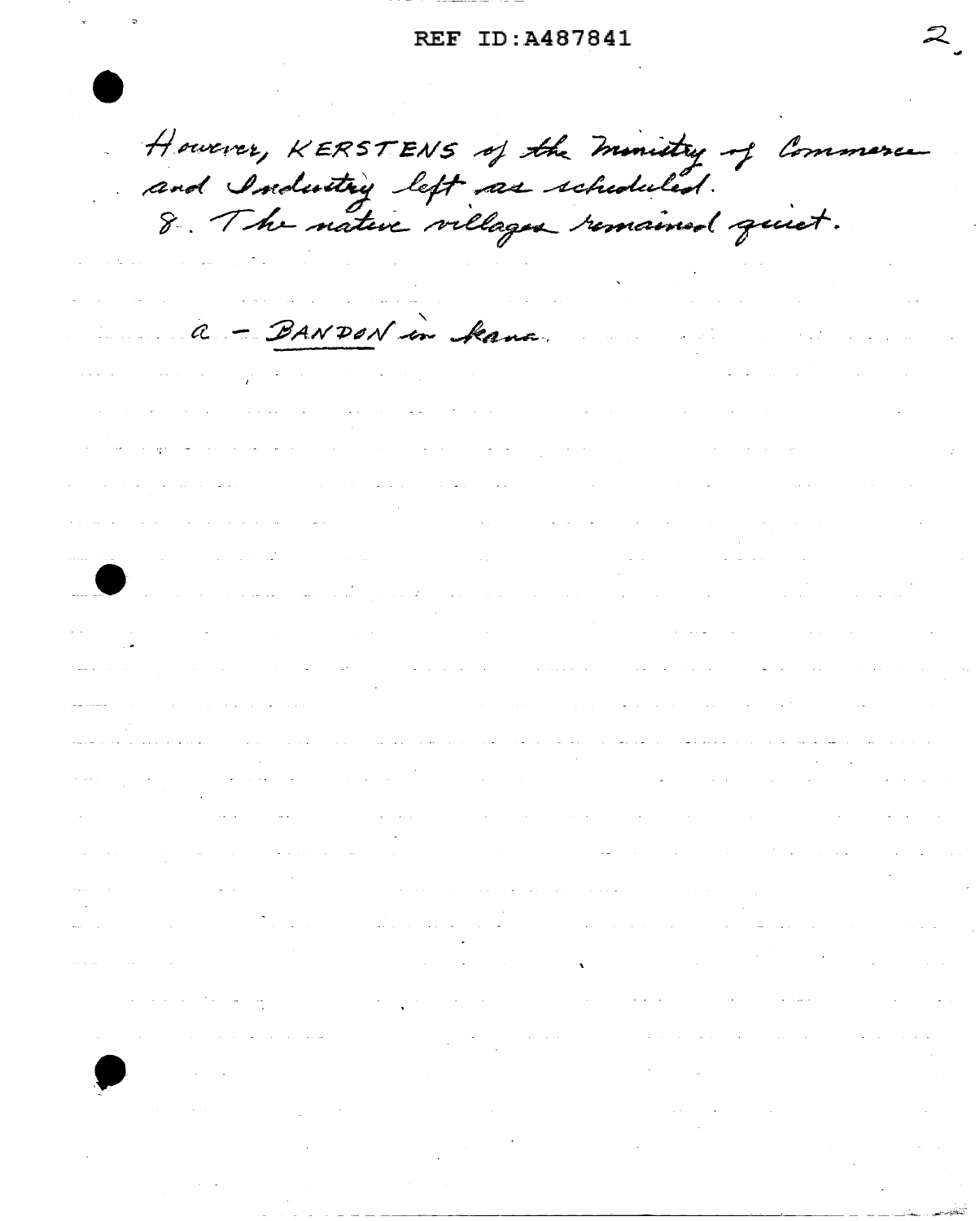REF ID: A487841 JAF DE PMA.  $\sqrt{S}$  - 2 DEC  $141.$ 4970 Lerotre 113 SCDE BATAVIACENTRUM  $12\phi$  2 113 $\phi$ S JG P1/5 $\phi$ GAIMUDALJIN TOKYO  $#1308$ ZDUVR ANWWO DCEAC SEPUU CNECY ESHJB UVCIJ UDQZQ YIRGO FOAQW SARUTARU WEST, NO KI TSU SE TSU PA KUTOTOMO NI TŌ CHI GENRONKAIWA CMOMA YA SEN OEPIR FEAFE ZGXES TEXCD AZICE CAIJD UCVLO XHFSU QQUEH AKTRO SEWA SAKE RARETSU TO NASHI KOKUMI N NO L CHIDANKETSU O YE BESHI ZENRAN IN WA DXUYT XLLOU QTAUQ LOYKK OEGOV VGXIX HCEOV XEQIZ ACAOZ UMTMO LIRCA OZDIH UMHHJ XTRIX IBABU NRFHU CAERE PRFUT FZADI OZIKF WALIONICHIKA YTOMO HEL JODORH NISHITE TERRISURE JORAALNASHIO 2 2 SHO GYO COYXT RIXIB AZAET OZYHJ AQSQY UQUCQ PEPIC ZYYHU KAI HEI JO DO RI @ 3 ; KA BU SHIKI KAI SHI TSU SO BA TA KA SHI Opinion of ME. It was incritatle.  $\int_{4}^{2} 235\% - S - CN.$